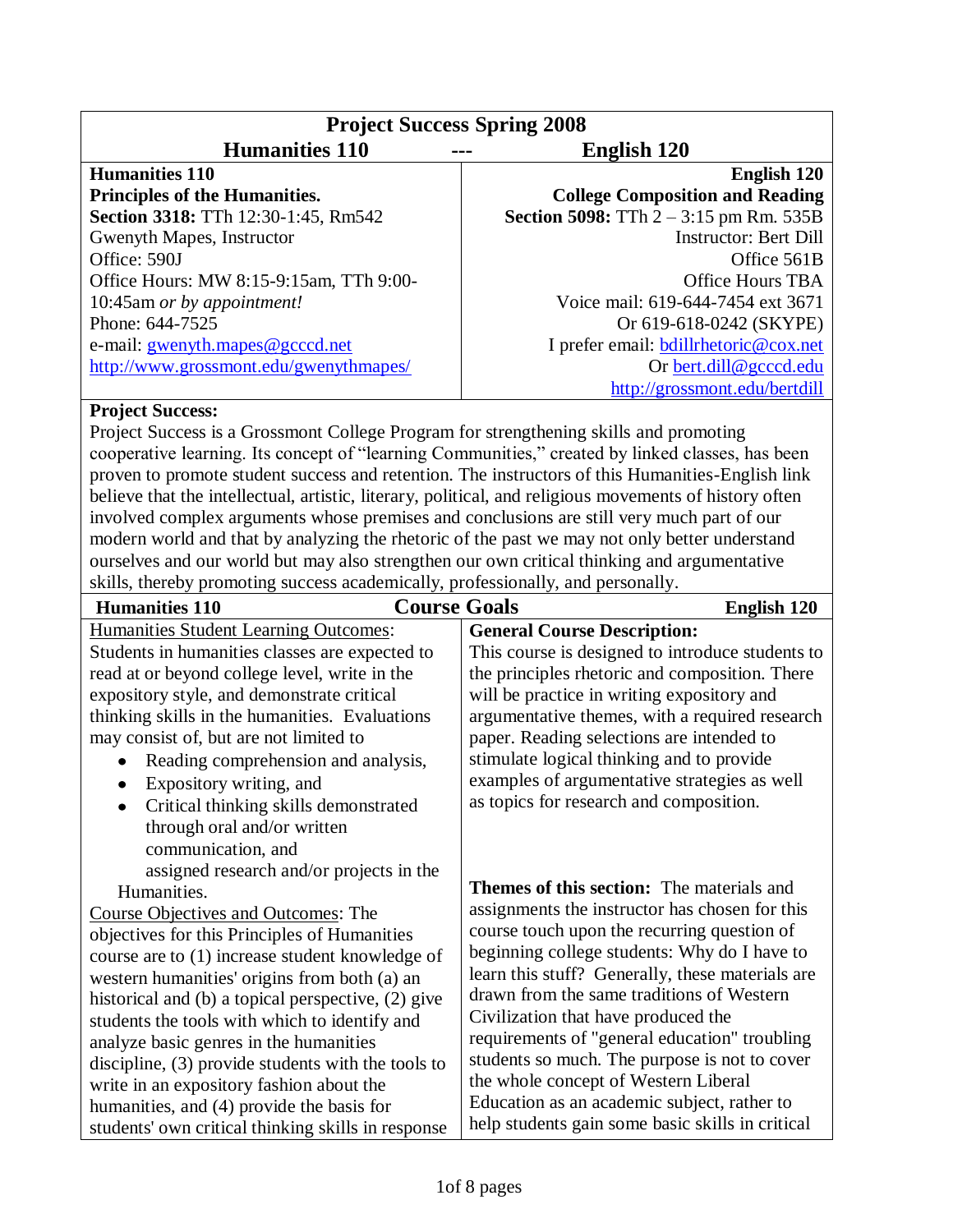| to the academic discipline of Humanities.<br>Themes: The humanistic genres of (a) myth, (b)<br>poetry, (c) tragedy, (d) comedy, (e) history, and<br>(f) philosophy will be presented by a look at<br>ancient Greek, Hebrew and early Christian<br>materials, which are foundational in the study of<br>western humanities. Art and music will also be<br>incorporated, via slides, internet sites, cd-rom<br>and film/video.                                                                                                                                                                                                                                                                      | reading and thinking, along with some basic<br>compositional and rhetorical skills as they<br>attempt to answer the question for themselves.                                                                                                                                                                                                                                                                                                                                                                                                                                                                                                                                                                                                                              |  |
|---------------------------------------------------------------------------------------------------------------------------------------------------------------------------------------------------------------------------------------------------------------------------------------------------------------------------------------------------------------------------------------------------------------------------------------------------------------------------------------------------------------------------------------------------------------------------------------------------------------------------------------------------------------------------------------------------|---------------------------------------------------------------------------------------------------------------------------------------------------------------------------------------------------------------------------------------------------------------------------------------------------------------------------------------------------------------------------------------------------------------------------------------------------------------------------------------------------------------------------------------------------------------------------------------------------------------------------------------------------------------------------------------------------------------------------------------------------------------------------|--|
| <b>Humanities 110</b>                                                                                                                                                                                                                                                                                                                                                                                                                                                                                                                                                                                                                                                                             | <b>Texts and Materials</b><br>English 120                                                                                                                                                                                                                                                                                                                                                                                                                                                                                                                                                                                                                                                                                                                                 |  |
| All texts are required for this class, and must be read prior, and brought, to the appropriate<br>classes (see syllabus' weekly Assignment schedule for readings).                                                                                                                                                                                                                                                                                                                                                                                                                                                                                                                                |                                                                                                                                                                                                                                                                                                                                                                                                                                                                                                                                                                                                                                                                                                                                                                           |  |
| Texts:<br>The Odyssey by Homer (Fagles or<br>Fitzgerald translation)<br>The New Oxford Annotated Bible with the<br>Apocrypha*<br>Oedipus Rex by Sophocles (Dover)<br>Lysistrata by Aristophanes (Dover)<br>Trial and Death of Socrates by Plato<br>(Dover)<br>* If you have a translated (not paraphrased)<br>Bible with Apocrypha, you do not need to buy<br>this translation but may use your own. All texts<br>are required for this class, and must be read<br>prior, and brought, to the appropriate class<br>(see syllabus weekly Assignment schedule for<br>readings).<br>Movies:<br>Iphigenia SEE ON YOUR OWN<br>(available in GC library: DVD-1461)<br>Weapons of the Spirit SEE ON YOUR | Dill, Western Visions: Selected<br>Arguments in Non-Vocational<br><b>Education for Composition</b><br>Aimes. Keys for Writers, 5 <sup>th</sup> ed<br>A good size (2 inch) 3-ring, loose-leaf<br>$\bullet$<br>notebook with separators/dividers<br>Access to a computer with word<br>processing and internet capability<br>(available in the Learning Resource<br>Center)<br>An email account (available free through<br>Grossmont or such sites as Yahoo,<br>Hotmail, Netscape, etc.)<br><b>Internet access and email ARE</b><br><b>REQUIRED, since all essays must be</b><br>submitted in digital format: Microsoft<br>Word (.doc), Rich Text (.rtf), plain text/ascii<br>(.txt) or Appleworks (.cwk)---I cannot<br>accept essays in Microsoft Works or Word<br>Perfect. |  |
| OWN (available in GC library:<br>MV6015)                                                                                                                                                                                                                                                                                                                                                                                                                                                                                                                                                                                                                                                          | Also recommended                                                                                                                                                                                                                                                                                                                                                                                                                                                                                                                                                                                                                                                                                                                                                          |  |
| Jesus of Montreal (to be shown in class,                                                                                                                                                                                                                                                                                                                                                                                                                                                                                                                                                                                                                                                          | A quality collegiate dictionary such as The<br><b>American Heritage Dictionary</b>                                                                                                                                                                                                                                                                                                                                                                                                                                                                                                                                                                                                                                                                                        |  |
| time permitting)                                                                                                                                                                                                                                                                                                                                                                                                                                                                                                                                                                                                                                                                                  |                                                                                                                                                                                                                                                                                                                                                                                                                                                                                                                                                                                                                                                                                                                                                                           |  |
| <b>Policies and General Information</b>                                                                                                                                                                                                                                                                                                                                                                                                                                                                                                                                                                                                                                                           |                                                                                                                                                                                                                                                                                                                                                                                                                                                                                                                                                                                                                                                                                                                                                                           |  |

### **Academic Integrity:**

**Cheating and plagiarism (using as one's own ideas, writings or materials of someone else without acknowledgement or permission) can result in any one of a variety of sanctions. Such penalties may range from an adjusted grade on the particular exam, paper, project, or assignment to a failing grade in the course. The instructor may also summarily suspend the student for the class meeting when the infraction occurs, as well as the following class meeting. For further clarification and information on**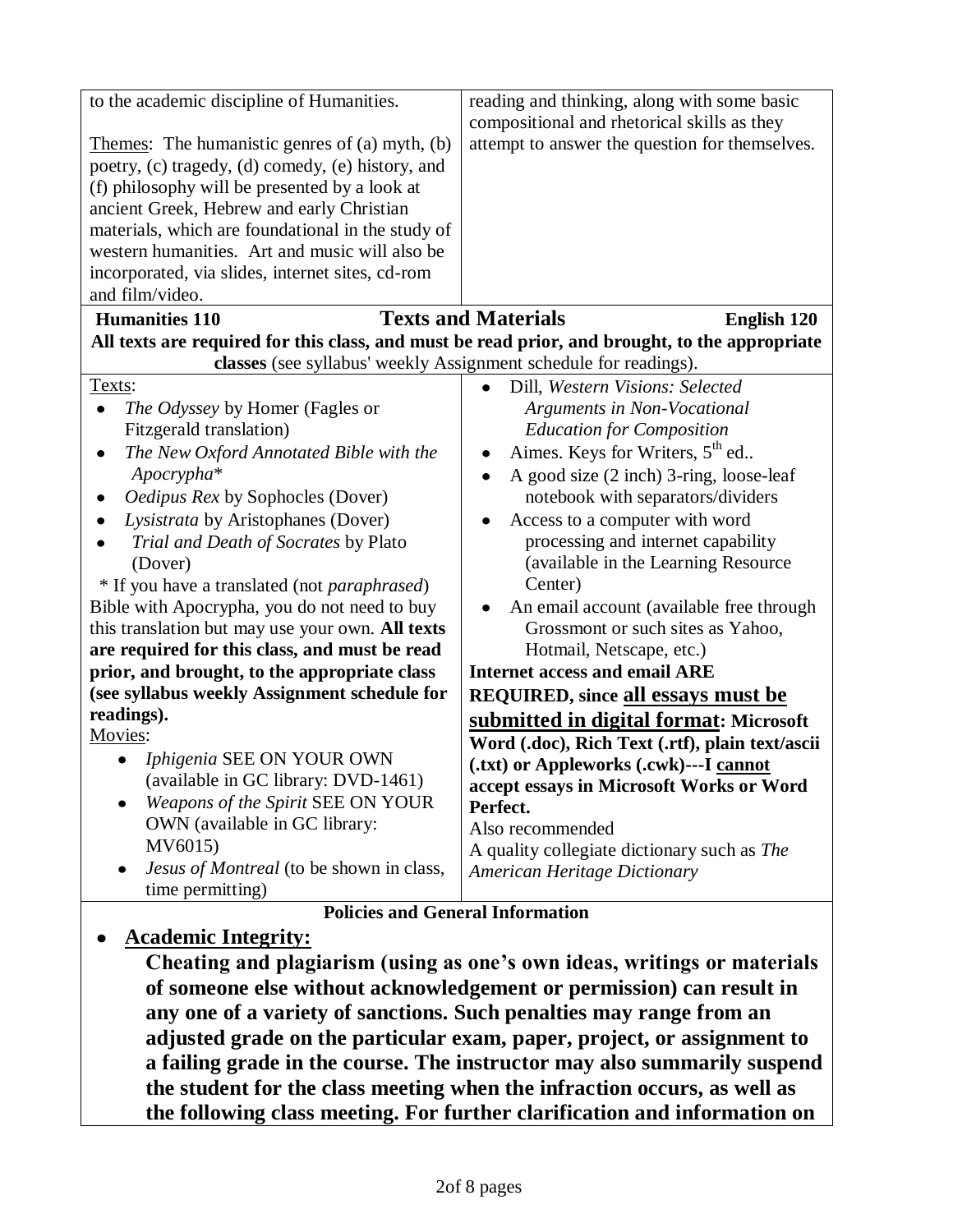## **these issues, please consult with your instructor or contact the office of the Assistant Dean of Student Affairs.**

## **See: http://www.grossmont.edu/copyrightandplagiarism/.**

- Attendance is required.
- All students are expected to conduct themselves with the respect proper to the academic life of college. Grossmont College has provided a fairly specific code of conduct for all students Please refer to your college catalog.
- Beepers, pagers, phones, IM, laptops, and other electronic devices must be turned OFF during class. For Humanities: Students violating this classroom policy may be asked to leave the class that day (which will count as an absence), and should a quiz, test, or presentation be scheduled for that day, an F will result for the assignment. Should there be DSPS reasons for utilizing any electronic device, arrangement must be made ahead of time with the Instructor. -----------------

*Students with disabilities who may need accommodations in this class are encouraged to notify the instructor and contact Disabled Students Programs and Services (DSP&S) early in the semester so that reasonable accommodations may be implemented as soon as possible. Students may contact DSP&S in person in room 11D or by phone at (619) 644-7119 (TTY for deaf).*

---------------

**Students are referred to enroll in the following supervised tutoring courses if the service indicated will assist them in achieving or reinforcing the learning objectives of this course:**

- **IDS 198, Supervised Tutoring to receive tutoring in general computer applications in the Tech Mall;**
- **English 198W, Supervised Tutoring for assistance in the English Writing Center (Room 70-119); and/or**
- **IDS 198T, Supervised Tutoring to receive one-on-one tutoring in academic subjects in the Tutoring Center (Room 70-229, 644-7387).**

**To add any of these courses, students may obtain Add Codes at the Information/Registration Desk in the Tech Mall.**

**All Supervised Tutoring courses are non-credit/non-fee. However, when a student registers for a supervised tutoring course, and has no other classes, the student will be charged the usual health fee.**

Other information: **Students First—Always!!** Your full-time faculty are joining other full-time faculty in my department, division and across campus in putting students first—always. Over the last couple of years, Grossmont College has undergone several phases of improvements and beautification. In March, construction of a multi-level student parking structure will begin. During this construction, campus parking will be at a premium. To assist students during this time, your full-time faculty will park off campus, freeing up parking for students.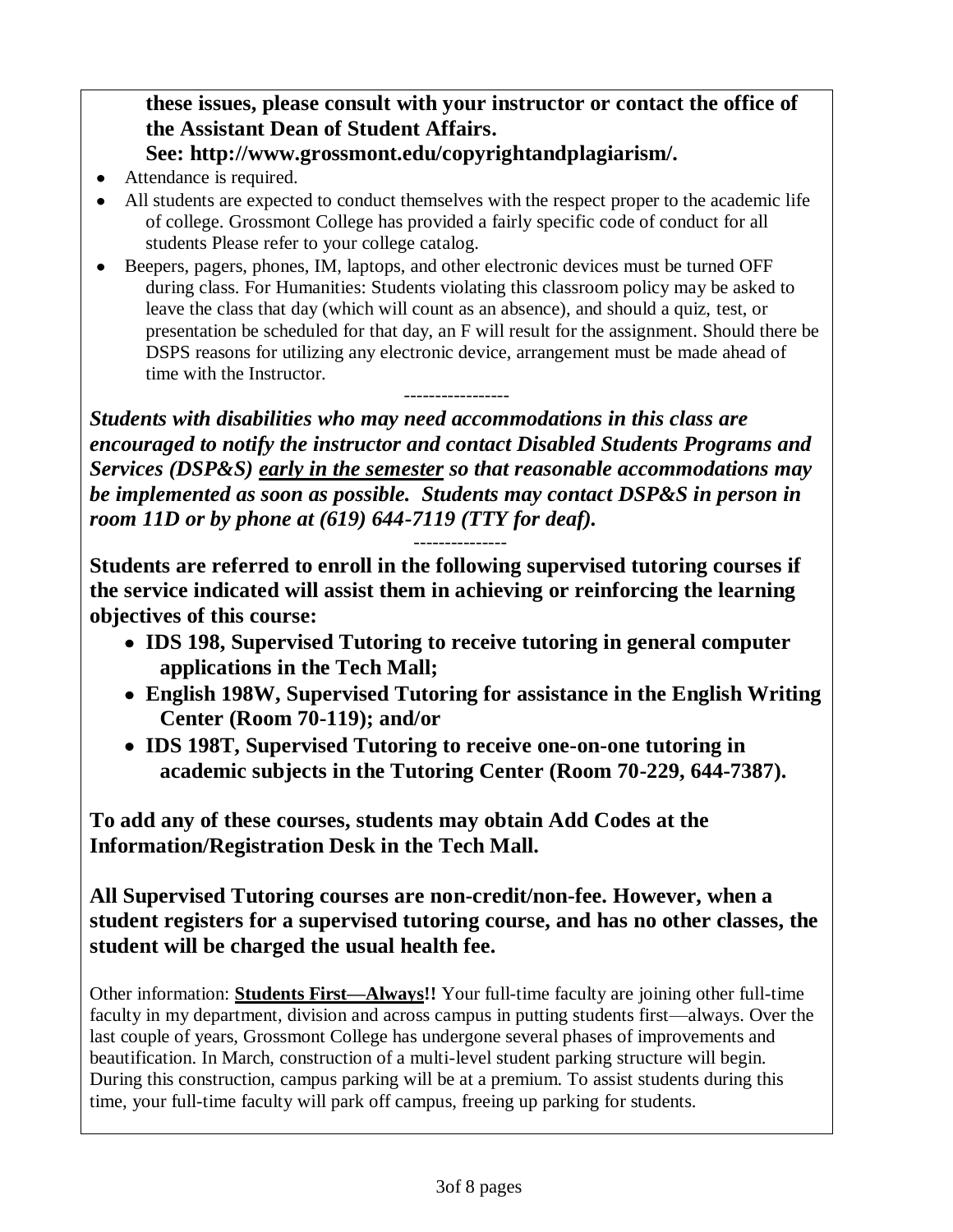Class Attendance and Participation: **Attendance is required**. Should a student miss more than 3 hours of class (one week during a standard semester), they may be dropped unless other arrangements have been worked out between the student and the Instructor. Coming late to class or leaving early is disruptive and constitutes a minimum of a 1/3-class absence. Participation not only requires attendance, but also is fundamental to the nature of Humanities, which requires active participation rather than passivity or mere regurgitative learning. **Class participation comprises 1/7 of the total grade for the course**.

Writing Assignments: All writing assignments are to be typed  $(12$ -font and 1" margins is the preferred standard), double-spaced, stapled, and written in the expository style. All writing assignments are to be turned in on the date assigned. If late (without permission), a writing assignment will be marked down one letter grade for each day it is late. The Instructor reserves the right to refuse to grade a paper that is turned in past the due-date when there has been no prior communication with the Instructor. **Each writing assignment comprises 1/7 of the total grade for the course**.

Paper due on first class meeting of the week Sep 30: 3 page paper on Odyssey theme due (topics to be discussed in class) Nov 18: 3 page paper on tragedy due (topics to

be discussed in class) Dec 2: Research Paper for English and

Humanities is due

Quizzes: Up to 10 quizzes, based on the assigned readings, will be given during the first five minutes of random classes. The quiz dates are to be selected by the Instructor. No one who is absent, or who comes in late will be able to make-up the test. The answers will be gone over in class, and no quizzes will be handed back. These quizzes are indicative of the types of short-answer questions which can be expected on the final exam. **The cumulative** 

#### **Grading standards**

**A= 100% -90% ;B= 89% -80%; C= 79% - 70% D= 69% - 60%; F= < 60%**

#### **60 % of final grade--------------Essays:**

- Progymnasmata Exercise #1
- $\bullet$ Progymnasmata Exercise '#2
- Progymnasmata Ex #3 Comparison Exercise
- $\bullet$ Progymnasmata Ex #4 Thesis Exercise
	- Progymnasmata Ex #5 Impersonation Exercise
- Progymnasmata Optional Extra Credit Exercise Or "Non traditional" extra credit argument (details given separately)
- Final exam
- **10% of final grade--------Research paper** The research paper should be about 8-12 pages (about 2,000 to 3,000 words). It must be pertinent to the time periods and material covered in both classes. It must be written in MLA format. Since a research paper is a prescribed assignment for this class, failure to submit one will result in a failing grade for the entire class.

#### **10% of final grade---- Study Skills/homework:**

# A combination of assignments including but

- not limited to
	- All steps for the Research Paper (topic,  $\bullet$ preliminary thesis, working bibliography, preliminary outline, organized research notes (as time permits)
	- Summaries, Outlines, Annotations, etc., of assigned readings.
	- Any other quizzes or exercises

#### **10% of final grade--------Notebook**

In your notebook you must keep the following

- This syllabus
- All your reading notes (yes, I expect  $\bullet$ you to take notes on everything you are assigned to read, even if it is not discussed in class).
- All lecture and discussion notes (dated and labeled by subject/content)
- All handouts
- All graded and returned essays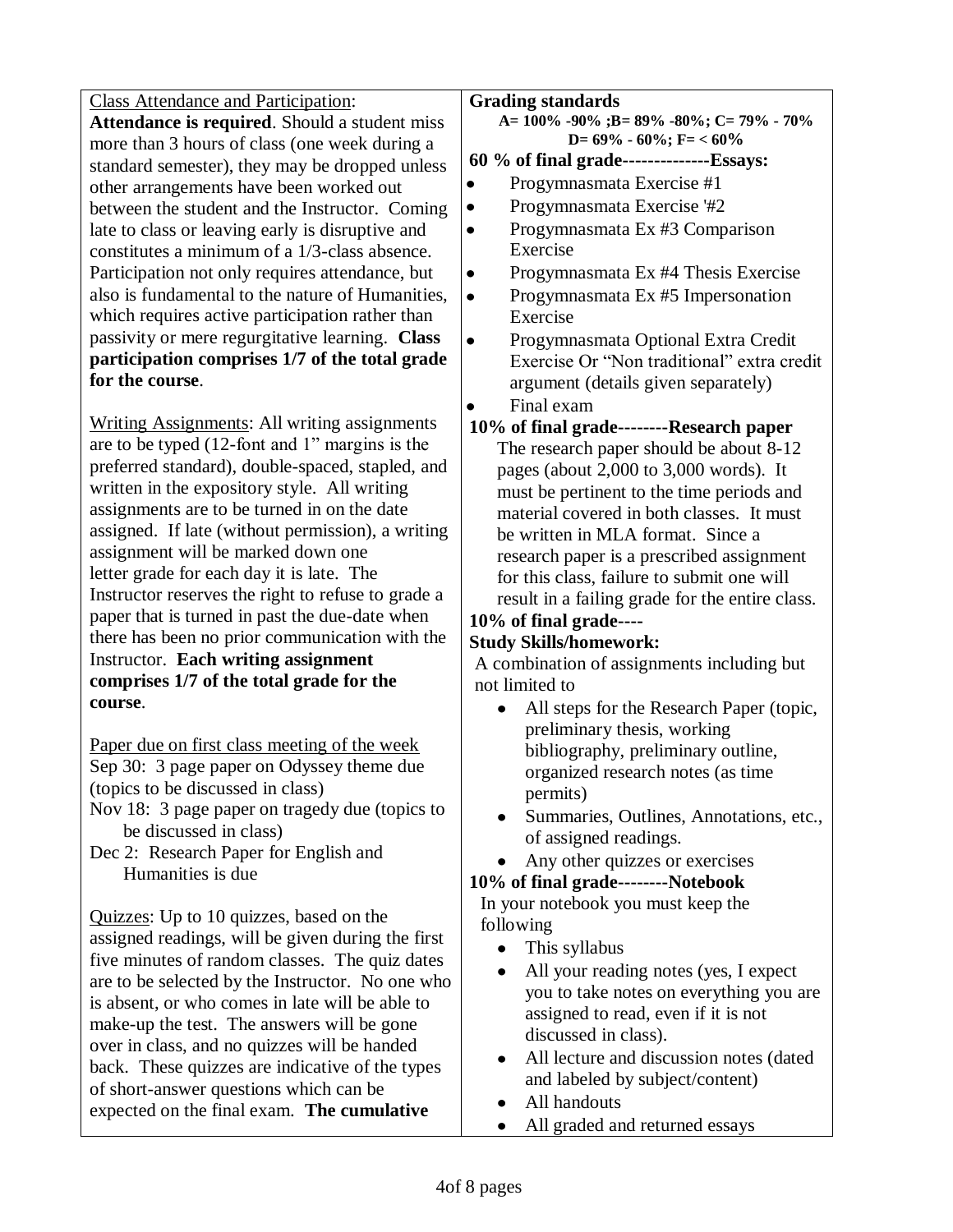| Keep the material in the separate sections<br>indicated above, in chronological order.                                                                                                                                                                                                                           |
|------------------------------------------------------------------------------------------------------------------------------------------------------------------------------------------------------------------------------------------------------------------------------------------------------------------|
| 10% of final grade---Instructor's Evaluation                                                                                                                                                                                                                                                                     |
| The instructor's evaluation of your effort,<br>progress, and participation<br>Note: A Missing assignment will be graded as<br>$a$ ZERO, not as an $F$ (an $F$ indicates a failed<br>attempt, whereas a ZERO indicates no attempt<br>at all). Please consider the effects of<br>averaging a ZERO into your grade. |
|                                                                                                                                                                                                                                                                                                                  |
|                                                                                                                                                                                                                                                                                                                  |
|                                                                                                                                                                                                                                                                                                                  |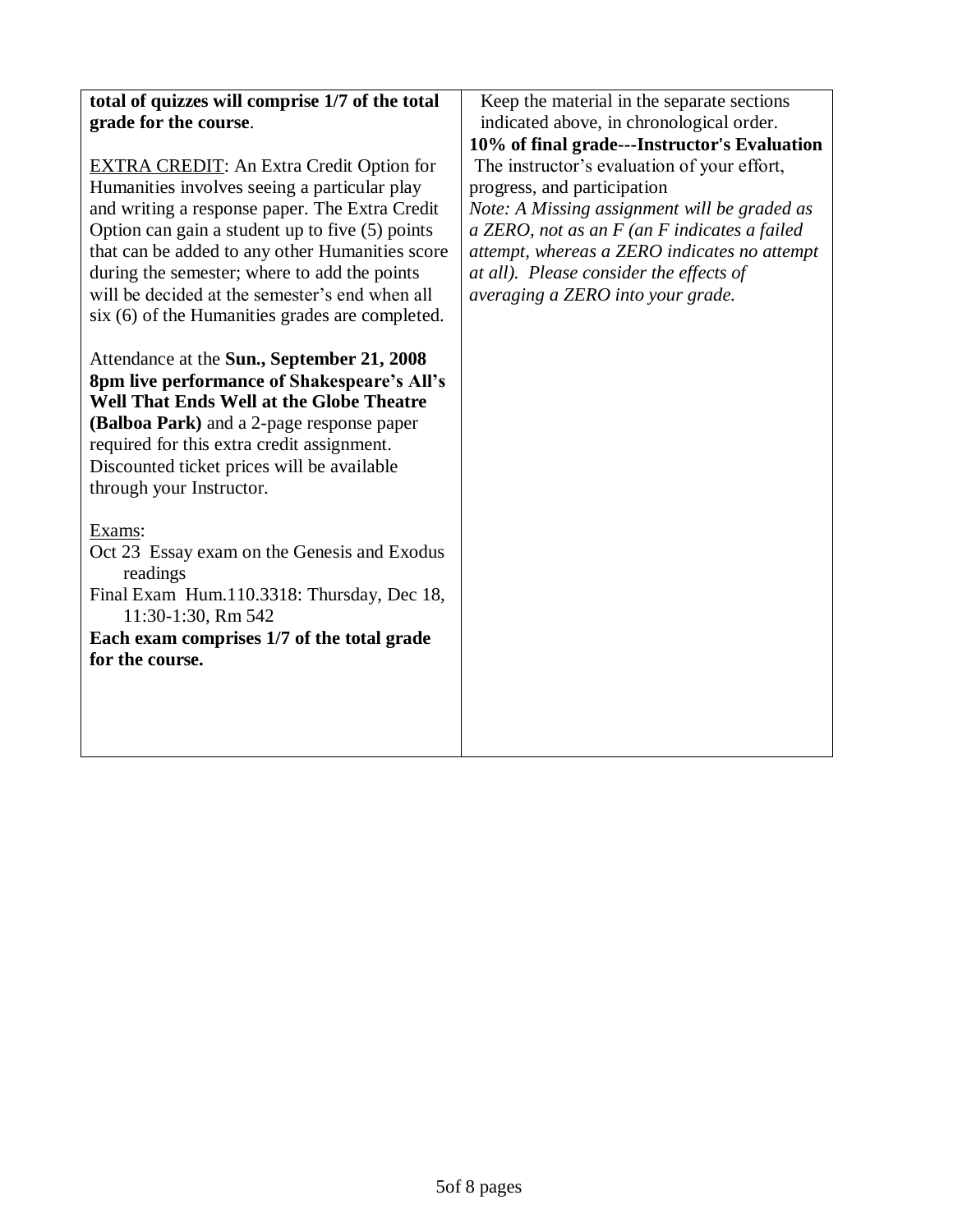| English Reading Center http://www.grossmont.edu/readingcenter/                                                                             |                                                                        |                                    |  |
|--------------------------------------------------------------------------------------------------------------------------------------------|------------------------------------------------------------------------|------------------------------------|--|
| Location: Room 545                                                                                                                         | Hours:                                                                 |                                    |  |
| Phone: 619-644-7464                                                                                                                        | Monday                                                                 | $8:00$ am - $11:00$                |  |
| <b>Faculty Supervisor:</b>                                                                                                                 | Tuesday                                                                | $8:00$ am - $12:00$                |  |
| Cathy Harvey (619) 644-7494.                                                                                                               | Wednesday                                                              | 8:00 am - 11:00                    |  |
|                                                                                                                                            | Thursday                                                               | 8:00 am - 12:00                    |  |
|                                                                                                                                            | Friday Closed                                                          |                                    |  |
|                                                                                                                                            |                                                                        |                                    |  |
| English Writing Center: http://www.grossmont.edu/ewc/                                                                                      |                                                                        |                                    |  |
| <b>Room 70-119</b> is the new the English Writing                                                                                          |                                                                        | Location:                          |  |
| Center, where students have access to both                                                                                                 |                                                                        | New Learning &                     |  |
| reading and writing tutors and to the English 51                                                                                           |                                                                        | Technology                         |  |
| and English 52 courses.                                                                                                                    |                                                                        | <b>Resource Center</b>             |  |
| Room 70-122 is the new English/ESL                                                                                                         |                                                                        | Room 70-119 & 70-122               |  |
|                                                                                                                                            | Independent Studies, where ESL students can<br>Mon-Thur 9:00 am - 8 pm |                                    |  |
| accomplish their lab assignments associated with                                                                                           |                                                                        | Fri: $9 \text{ am} - 2 \text{ pm}$ |  |
| ESL 95, 96, 100, 103, and 106. Also, the English                                                                                           |                                                                        | Sat: Closed                        |  |
| 090 classes and/or lab time will be taught in the                                                                                          |                                                                        | Lab Phone:                         |  |
| English/ESL Independent Studies room 70-122.                                                                                               |                                                                        | $(619) 644 - 7516$                 |  |
| Additionally, students who want to use the                                                                                                 |                                                                        |                                    |  |
| English grammar software on an independent                                                                                                 |                                                                        | Learning Assistance                |  |
| basis will use this room's computer software                                                                                               |                                                                        | Center Specialist:                 |  |
| programs.                                                                                                                                  |                                                                        | David Motlagh                      |  |
| * No food or drinks are allowed in the                                                                                                     |                                                                        | $(619) 644 - 7516$                 |  |
| Learning and Technology Resource Center.                                                                                                   |                                                                        |                                    |  |
| * Please turn off all pagers and cell phones                                                                                               |                                                                        | Faculty Coordinator:               |  |
| while in the Learning and Technology Resource                                                                                              |                                                                        | <b>Cathy Harvey</b>                |  |
| Center.                                                                                                                                    |                                                                        | $(619) 644 - 7494$                 |  |
|                                                                                                                                            |                                                                        |                                    |  |
| <b>Gwenyth Mapes</b>                                                                                                                       |                                                                        |                                    |  |
| <b>Books on Reserve, Grossmont College Library</b>                                                                                         |                                                                        |                                    |  |
| <b>Humanities 110:</b>                                                                                                                     |                                                                        | Call #:                            |  |
| Homer's The Odyssey (Fitzgerald translation)                                                                                               |                                                                        | W 50 1998                          |  |
| The New Oxford Annotated Bible with the Apocrypha                                                                                          |                                                                        | W 57 1994                          |  |
| Sappho, a new translation by Mary Barnard                                                                                                  |                                                                        | W 46 1986                          |  |
| Sophocles' Oedipus Rex (trilogy, The Oedipus Cycle: Fitts & Fitzgerald)<br>W 44 1977                                                       |                                                                        |                                    |  |
| Aristophanes' Lysistrata (Parker)                                                                                                          |                                                                        | W 66 1964                          |  |
| Plato's Five Dialogues (includes Euthyphro, Apology and Crito)                                                                             |                                                                        | W 42 1981                          |  |
| The Trial and Death of Socrates: four dialogues by Plato                                                                                   |                                                                        | W 72 1992                          |  |
| Thucydides' History of the Peloponnesian War                                                                                               |                                                                        | W 49 1972                          |  |
| Internet sites for further assistance/background:                                                                                          |                                                                        |                                    |  |
| http://classics.mit.edu/Homer/odyssey.html (Homer's Odyssey)                                                                               |                                                                        |                                    |  |
| http://www.robotwisdom.com/jaj/homer/odyssey.html#translations                                                                             |                                                                        |                                    |  |
| http://classics.mit.edu/Sophocles/oedipus.html (Sophocles' Oedipus Rex)<br>http://classics.mit.edu/Plato/euthyfro.html (Plato's Euthyphro) |                                                                        |                                    |  |
| http://classics.mit.edu/Thucydides/pelopwar.html (Thucydides' Peloponnesian War)                                                           |                                                                        |                                    |  |
| http://classics.mit.edu/Plato/apology.html (Plato's Apology of Socrates)                                                                   |                                                                        |                                    |  |
|                                                                                                                                            |                                                                        |                                    |  |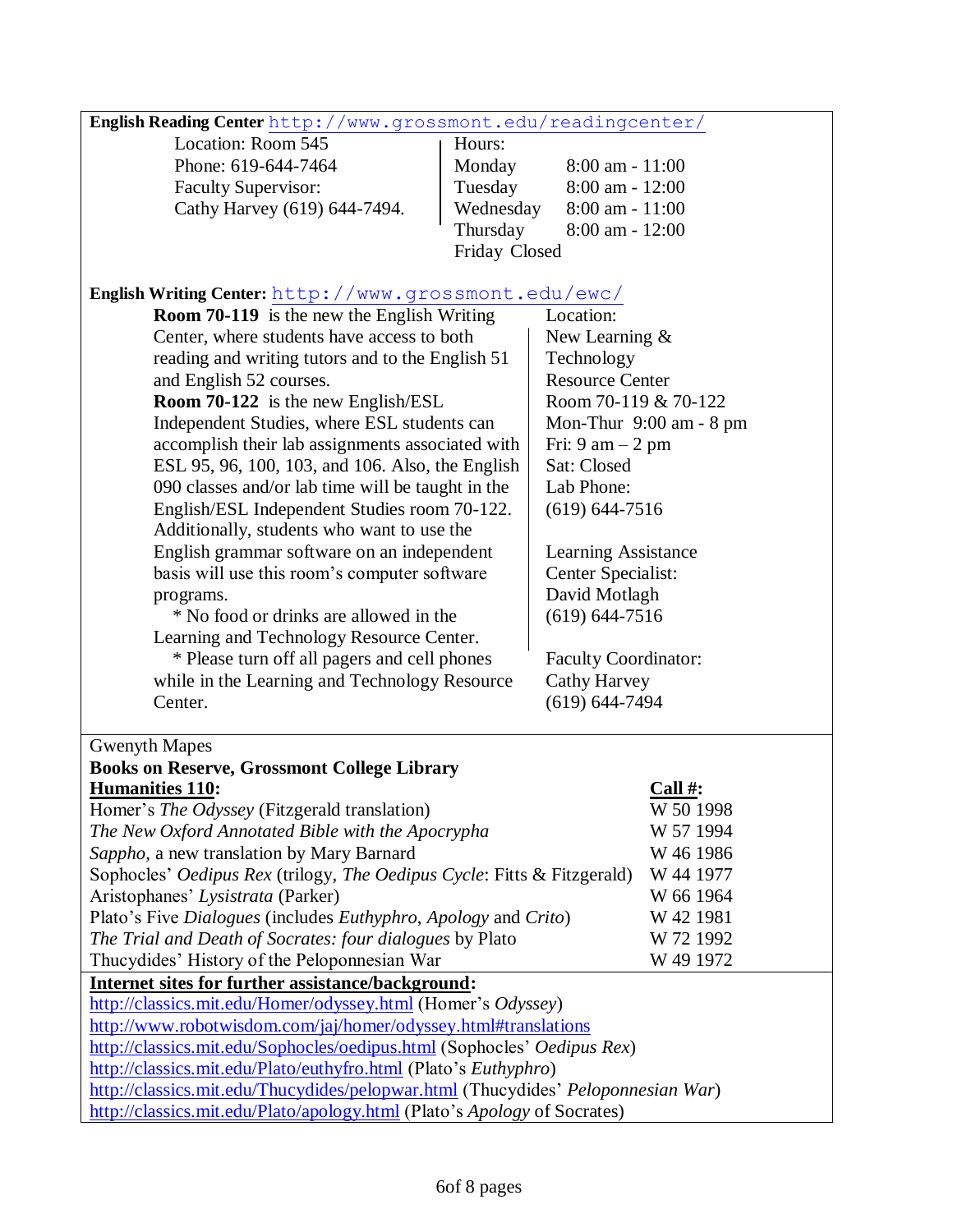<http://classics.mit.edu/Plato/crito.html> (Plato's *Crito*)

<http://www.perseus.tufts.edu/> (ancient Greek website: art, architecture, history, etc.) <http://wwar.com/museums/countries/Greece.html>(ancient Greek info.)

<http://www.stcloud.msus.edu/~physcrse/astr106/doc.html> (science, astronomy)

<http://www.cc.emory.edu/CARLOS/class.gal.html> (Classical art, Permanent collection, Carlos Museum, Emory Univ.)

[http://www.museum.upenn.edu/Greek\\_World/Land\\_time/Hellenistic.html](http://www.museum.upenn.edu/Greek_World/Land_time/Hellenistic.html) (The Ancient Greek World, Hellenistic Period, 323-31 BCE)

[http://www.museum.upenn.edu/Greek\\_World/Land\\_time/Classical.html](http://www.museum.upenn.edu/Greek_World/Land_time/Classical.html) (Classical Greek world) [http://www.metmuseum.org](http://www.metmuseum.org/) (Greek and Roman art section)

<http://hyperion.advanced.org/12428/index1.html>(Roman architecture)

<http://www.dreamscape.com/morgana/ariel.htm>(other Creation myths)

<http://www.dreamscape.com/morgana/godquiz.htm> (the "God quiz")

<http://www-adm.pdx.edu/user/sinq/greekciv/carr.html>(Greek Civilization home page, Portland State Univ., basic Greek Civ. info.)

[http://www.museum.upenn.edu/Greek\\_World/Intro.html](http://www.museum.upenn.edu/Greek_World/Intro.html) (The Ancient Greek World, Univ. of Pennsylvania Museum of Archaeology and Anthropology, 4 parts of ancient Greek life) <http://www-groups.dcs.st-and.ac.uk/~history/Mathematicians/Plato.html>(Info. on Plato)

<http://www.educationindex.com/phil/> (Philosophy resources)

some Sappho sites:

<http://www.sappho.com/poetry/historical/>

<http://travesti.geophys.mcgill.ca/~olivia/SAPPHO/>

<http://cac.psu.edu/~ltv100/Classics/Poetry/poetry.html> (poetry of Sappho, Archilochus, and others)

<http://www.earthlight.co.nz/users/spock/sapphoi.html> (Sappho history and fragments) <http://www.templemount.org/theories2.html> (Jerusalem Temple information) <http://www.facstaff.bucknell.edu/rbeard/diction.html> (on-line dictionary)

<http://vos.ucsb.edu/> (Voice of the Shuttle—internet gateway to academic sites)

<http://humanities.byu.edu/rhetoric/silva.htm> (award winning classical rhetoric site)

<http://americanrhetoric.com/> (classical rhetoric plus enormous collection of written and audio files of famous speeches)